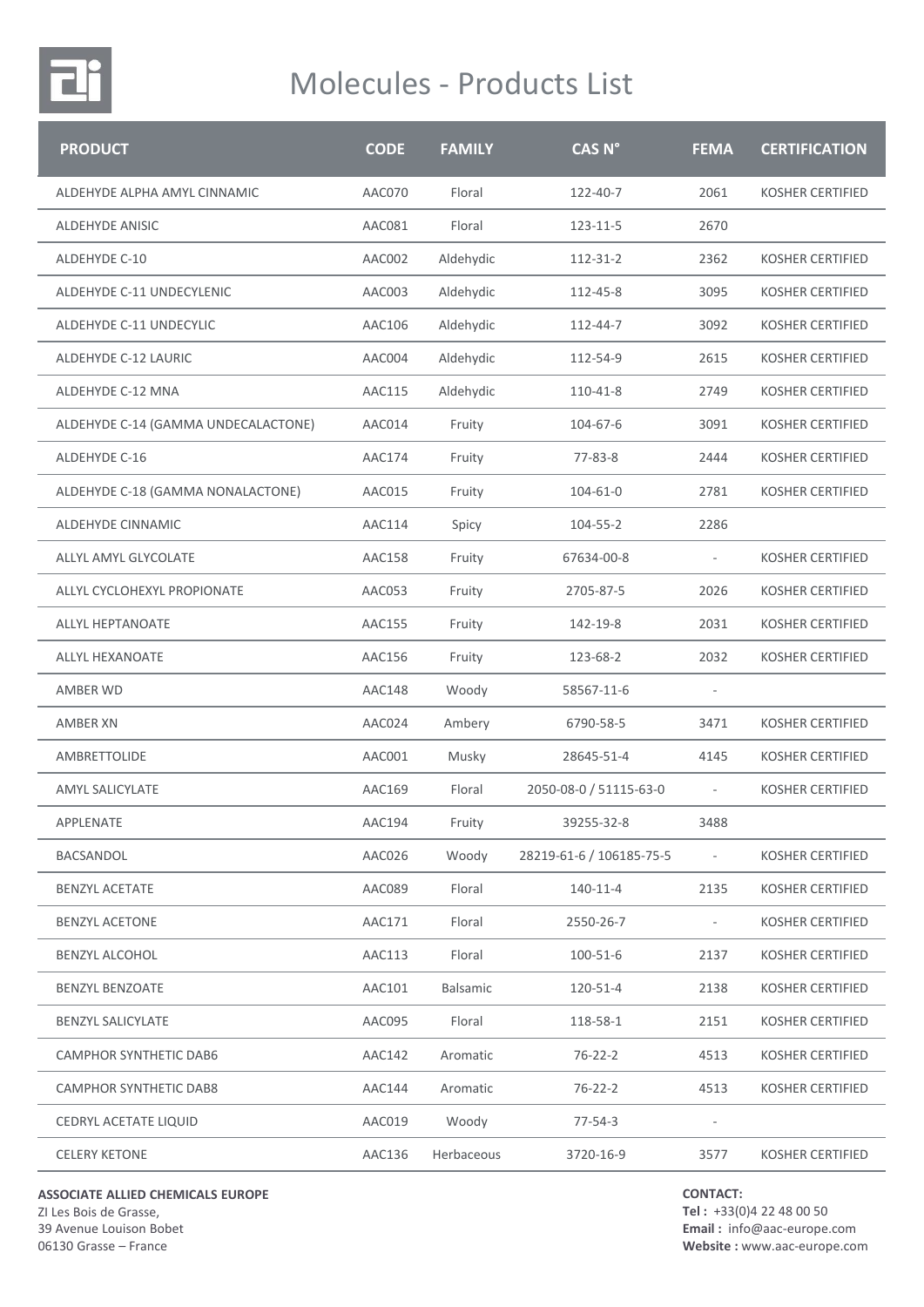

| <b>PRODUCT</b>                    | <b>CODE</b>   | <b>FAMILY</b>   | CAS <sub>N°</sub>             | <b>FEMA</b>              | <b>CERTIFICATION</b>    |
|-----------------------------------|---------------|-----------------|-------------------------------|--------------------------|-------------------------|
| <b>CINNAMYL ACETATE</b>           | <b>AAC139</b> | <b>Balsamic</b> | 103-54-8                      | 2293                     | <b>KOSHER CERTIFIED</b> |
| CIS-3-HEXENOL                     | AAC085        | Green           | 928-96-1                      | 2563                     | <b>KOSHER CERTIFIED</b> |
| CIS-3-HEXENYL ACETATE             | AAC086        | Green           | 3681-71-8                     | 3171                     | <b>KOSHER CERTIFIED</b> |
| CIS-3-HEXENYL SALICYLATE          | AAC087        | Green           | 65405-77-8                    | 4750                     | <b>KOSHER CERTIFIED</b> |
| <b>CITRONELLYL NITRILE</b>        | AAC098        | Citrus          | 51566-62-2                    | $\overline{\phantom{0}}$ | <b>KOSHER CERTIFIED</b> |
| COUMARIN                          | AAC021        | Powdery         | $91 - 64 - 5$                 | $\overline{\phantom{a}}$ | <b>KOSHER CERTIFIED</b> |
| <b>CYCLO GB</b>                   | AAC109        | Green           | 68901-15-5                    |                          | <b>KOSHER CERTIFIED</b> |
| CYCLOHEXYL SALICYLATE             | AAC150        | Aromatic        | 25485-88-5                    | $\overline{\phantom{0}}$ | <b>KOSHER CERTIFIED</b> |
| DAMASCONE ALPHA                   | AAC025        | Fruity          | 24720-09-0                    | 4088                     | <b>KOSHER CERTIFIED</b> |
| DAMASCONE BETA                    | AAC027        | Fruity          | 23726-91-2                    | 3243                     | <b>KOSHER CERTIFIED</b> |
| <b>DAMASCONE DELTA</b>            | AAC020        | Floral          | 57378-68-4                    | 3622                     |                         |
| <b>DECALACTONE DELTA</b>          | AAC177        | Fruity          | 705-86-2                      | 2361                     | <b>KOSHER CERTIFIED</b> |
| DECALACTONE GAMMA                 | AAC016        | Fruity          | 706-14-9                      | 2360                     | <b>KOSHER CERTIFIED</b> |
| DIHYDROLINALOOL                   | AAC167        | Floral          | 18479-51-1                    |                          |                         |
| DIHYDROMYRCENOL                   | AAC028        | Citrus          | 18479-58-8                    | $\overline{\phantom{a}}$ | <b>KOSHER CERTIFIED</b> |
| DIMETHYL BENZYL CARBINYL ACETATE  | AAC153        | Floral          | 151-05-3                      | 2392                     | <b>KOSHER CERTIFIED</b> |
| DIMETHYL BENZYL CARBINYL BUTYRATE | AAC154        | Floral          | 10094-34-5                    | 2394                     | <b>KOSHER CERTIFIED</b> |
| <b>DIMETHYL HEPTANOL</b>          | AAC051        | Floral          | 13254-34-7                    | ÷.                       | <b>KOSHER CERTIFIED</b> |
| <b>DIPHENYL OXIDE</b>             | AAC090        | Floral          | 101-84-8                      | 3667                     |                         |
| DODECALACTONE DELTA               | AAC178        | Fruity          | 713-95-1                      | 2401                     | <b>KOSHER CERTIFIED</b> |
| ETHYL LINALOOL                    | AAC191        | Floral          | 10339-55-6                    |                          |                         |
| ETHYL MALTOL                      | AAC074        | Gourmand        | 4940-11-8                     | 3487                     | <b>KOSHER CERTIFIED</b> |
| ETHYL SAFRANATE                   | AAC029        | Floral          | 35044-57-6                    |                          | KOSHER CERTIFIED        |
| ETHYL VANILLIN EP                 | AAC030        | Gourmand        | 121-32-4                      | 2464                     | <b>KOSHER CERTIFIED</b> |
| ETHYLENE BRASSYLATE               | AAC068        | Musky           | 105-95-3                      | 3543                     | <b>KOSHER CERTIFIED</b> |
| <b>EUGENYL ACETATE</b>            | AAC165        | Spicy           | $93 - 28 - 7$                 | 2469                     | <b>KOSHER CERTIFIED</b> |
| FLORAPYRANOL                      | AAC130        | Floral          | 63500-71-0                    |                          | KOSHER CERTIFIED        |
| <b>FRUCTAPPLE</b>                 | AAC157        | Fruity          | 6413-10-1                     | 4477                     | <b>KOSHER CERTIFIED</b> |
| <b>GERANIOL 60</b>                | AAC103        | Floral          | $106 - 24 - 1 / 106 - 25 - 2$ | 2507                     | <b>KOSHER CERTIFIED</b> |
| <b>GERANIOL 98</b>                | AAC127        | Floral          | $106 - 24 - 1$                | 2507                     | KOSHER CERTIFIED        |

**ASSOCIATE ALLIED CHEMICALS EUROPE** ZI Les Bois de Grasse,

39 Avenue Louison Bobet 06130 Grasse – France

**CONTACT:**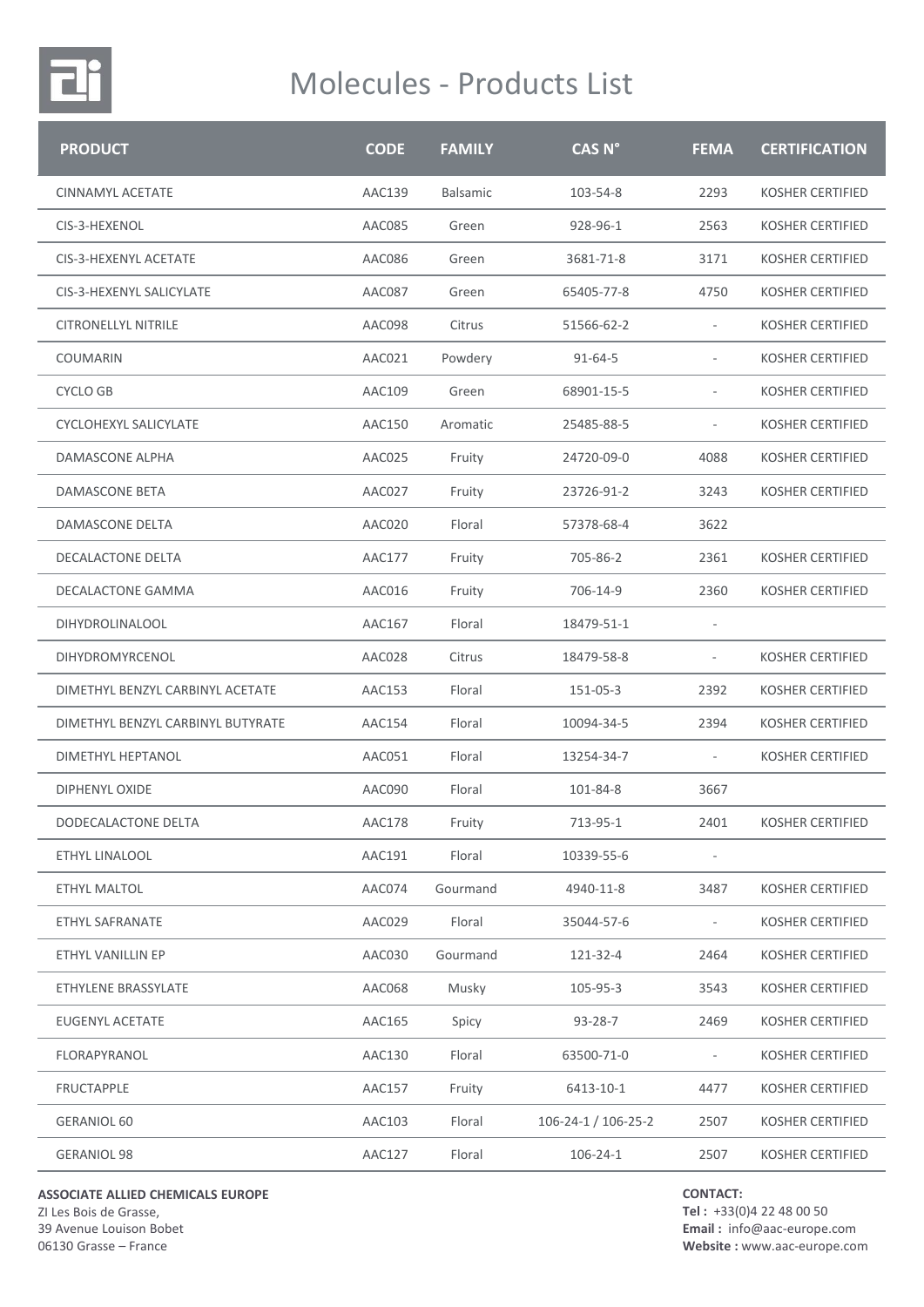

| <b>PRODUCT</b>                | <b>CODE</b>   | <b>FAMILY</b> | <b>CAS N°</b>                  | <b>FEMA</b>                 | <b>CERTIFICATION</b>    |
|-------------------------------|---------------|---------------|--------------------------------|-----------------------------|-------------------------|
| <b>GERANYL ACETATE 98</b>     | <b>AAC120</b> | Floral        | 105-87-3                       | 2509                        | <b>KOSHER CERTIFIED</b> |
| <b>HELIOLAN</b>               | AAC110        | Watery        | 1205-17-0                      | 4599                        | <b>KOSHER CERTIFIED</b> |
| <b>HEXYL ACETATE</b>          | AAC170        | Fruity        | 142-92-7                       | 2565                        | <b>KOSHER CERTIFIED</b> |
| <b>HEXYL SALICYLATE</b>       | AAC105        | Floral        | 6259-76-3                      | $\overline{\phantom{a}}$    | <b>KOSHER CERTIFIED</b> |
| HYDROXYCITRONELLAL            | AAC121        | Floral        | 107-75-5                       | 2583                        | <b>KOSHER CERTIFIED</b> |
| <b>IONONE ALPHA 70</b>        | AAC140        | Floral        | 127-41-3                       | 2594                        | <b>KOSHER CERTIFIED</b> |
| <b>ISO SP</b>                 | AAC060        | Woody         | 54464-57-2                     | $\overline{\phantom{a}}$    | KOSHER CERTIFIED        |
| <b>ISOBORNYL ACETATE</b>      | AAC072        | Balsamic      | 125-12-2                       | 2160                        | <b>KOSHER CERTIFIED</b> |
| <b>ISOBORNYL CYCLOHEXANOL</b> | AAC005        | Woody         | 3407-42-9                      | $\overline{\phantom{a}}$    | <b>KOSHER CERTIFIED</b> |
| <b>ISOEUGENOL</b>             | AAC161        | Spicy         | 5932-68-3 / 97-54-1            | 2468                        | <b>KOSHER CERTIFIED</b> |
| <b>ISOEUGENYL ACETATE</b>     | AAC164        | Spicy         | 5912-87-8 / 93-29-8            | 2470                        | <b>KOSHER CERTIFIED</b> |
| <b>ISONONYL ACETATE</b>       | AAC133        | Aromatic      | 58430-94-7                     | $\overline{\phantom{a}}$    | <b>KOSHER CERTIFIED</b> |
| KA-AMBER                      | AAC031        | Woody         | 117933-89-8                    | $\overline{\phantom{a}}$    | <b>KOSHER CERTIFIED</b> |
| LACYRAL                       | AAC112        | Floral        | 31906-04-4                     | $\mathcal{L}_{\mathcal{A}}$ | <b>KOSHER CERTIFIED</b> |
| <b>LAURYL NITRILE</b>         | AAC006        | Citrus        | 2437-25-4                      | $\overline{\phantom{a}}$    |                         |
| <b>LINALOOL</b>               | AAC033        | Floral        | 78-70-6                        | 2635                        | KOSHER CERTIFIED        |
| LINALYL ACETATE               | AAC034        | Floral        | 115-95-7                       | 2636                        | <b>KOSHER CERTIFIED</b> |
| <b>MAGNOFLOR</b>              | AAC126        | Floral        | 27606-09-3                     | $\overline{\phantom{a}}$    | <b>KOSHER CERTIFIED</b> |
| <b>MALTOL</b>                 | AAC075        | Gourmand      | 118-71-8                       | 2656                        | <b>KOSHER CERTIFIED</b> |
| MELONAL                       | AAC065        | Green         | 106-72-9                       | 2389                        |                         |
| <b>METHOXY MELONAL</b>        | AAC035        | Floral        | 62439-41-2                     | 4745                        | <b>KOSHER CERTIFIED</b> |
| <b>METHYL ANTHRANILATE</b>    | <b>AAC175</b> | Floral        | 134-20-3                       | 2682                        | <b>KOSHER CERTIFIED</b> |
| METHYL CEDRYL ETHER           | AAC018        | Woody         | $67874 - 81 - 1$<br>19870-74-7 | $\overline{\phantom{a}}$    | <b>KOSHER CERTIFIED</b> |
| METHYL CEDRYL KETONE          | AAC036        | Woody         | 32388-55-9                     |                             |                         |
| METHYL DIHYDROJASMONATE       | AAC066        | Floral        | 24851-98-7                     | 3408                        | <b>KOSHER CERTIFIED</b> |
| <b>METHYL ISOEUGENOL</b>      | AAC163        | Spicy         | 6379-72-2 / 93-16-3            | 2476                        | <b>KOSHER CERTIFIED</b> |
| METHYL LAITONE 10/DPG         | AAC138        | Gourmand      | 94201-19-1                     | $\overline{\phantom{a}}$    | <b>KOSHER CERTIFIED</b> |
| <b>METHYL NONYL KETONE</b>    | AAC042        | Fruity        | 112-12-9                       | 3093                        | <b>KOSHER CERTIFIED</b> |
| METHYLIONONE GAMMA 70         | AAC145        | Floral        | 1335-46-2                      | 2714                        | <b>KOSHER CERTIFIED</b> |
| MUSK 50/DEP                   | AAC037        | Musky         | 1222-05-5                      |                             | <b>KOSHER CERTIFIED</b> |
|                               |               |               |                                |                             |                         |

**ASSOCIATE ALLIED CHEMICALS EUROPE**

ZI Les Bois de Grasse, 39 Avenue Louison Bobet 06130 Grasse – France

**CONTACT:**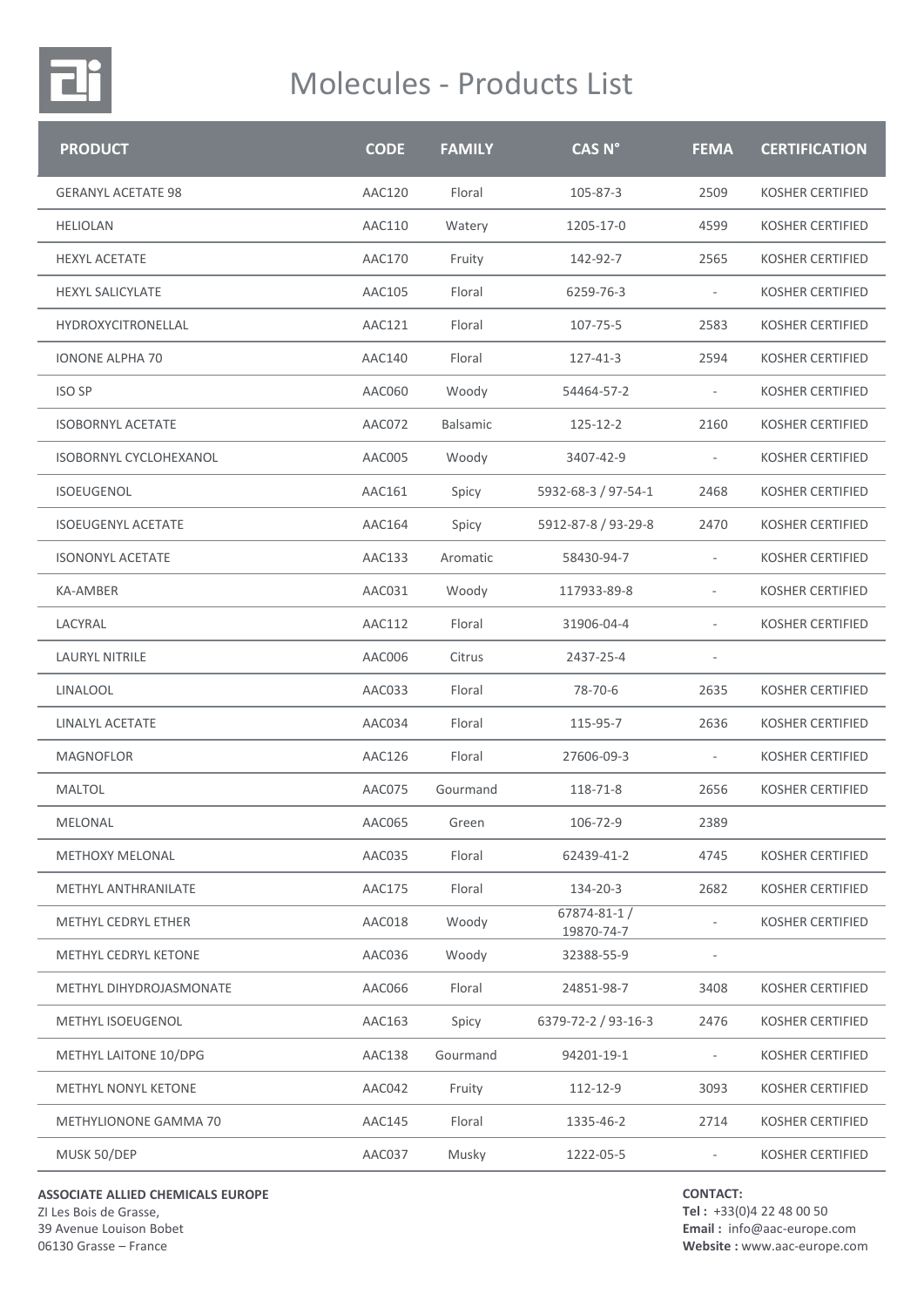

| <b>PRODUCT</b>                          | <b>CODE</b>   | <b>FAMILY</b> | CAS <sub>N°</sub>      | <b>FEMA</b>              | <b>CERTIFICATION</b>    |
|-----------------------------------------|---------------|---------------|------------------------|--------------------------|-------------------------|
| MUSK 50/IPM                             | AAC038        | Musky         | 1222-05-5              | $\overline{\phantom{a}}$ | <b>KOSHER CERTIFIED</b> |
| MUSK C14                                | AAC166        | Musky         | 54982-83-1             |                          | <b>KOSHER CERTIFIED</b> |
| <b>MUSK KETONE</b>                      | AAC079        | Musky         | $81 - 14 - 1$          |                          | <b>KOSHER CERTIFIED</b> |
| <b>MUSK PURE</b>                        | AAC058        | Musky         | 1222-05-5              | $\overline{\phantom{a}}$ | <b>KOSHER CERTIFIED</b> |
| <b>MUSK TLD</b>                         | AAC091        | Musky         | 1506-02-1 / 21145-77-7 |                          |                         |
| MUSKMERAN                               | <b>AAC117</b> | Musky         | 33704-61-9             | ÷,                       |                         |
| <b>NIMWOOD</b>                          | AAC092        | Woody         | 70788-30-6             |                          | <b>KOSHER CERTIFIED</b> |
| <b>OAKMOSS EV</b>                       | AAC124        | Woody         | 4707-47-5              | $\overline{\phantom{a}}$ | <b>KOSHER CERTIFIED</b> |
| <b>ORANGER CRYSTALS</b>                 | AAC007        | Floral        | $93 - 08 - 3$          | 2723                     | <b>KOSHER CERTIFIED</b> |
| ORTHO TERTIARY BUTYL CYCLOHEXYL ACETATE | AAC011        | Fruity        | 20298-69-5 / 88-41-5   | $\overline{\phantom{a}}$ | <b>KOSHER CERTIFIED</b> |
| PARA TERTIARY BUTYL CYCLOHEXYL ACETATE  | AAC010        | Woody         | 32210-23-4             |                          | <b>KOSHER CERTIFIED</b> |
| PEPPERMINT CYCLOHEXANONE                | <b>AAC187</b> | Aromatic      | 14765-30-1             | 3261                     |                         |
| PHENOXYETHYL ISOBUTYRATE                | AAC131        | Fruity        | 103-60-6               | 2873                     | KOSHER CERTIFIED        |
| PHENYL HEXANOL                          | AAC097        | Floral        | 55066-48-3             | $\overline{\phantom{a}}$ | <b>KOSHER CERTIFIED</b> |
| PHENYLETHYL ACETATE                     | AAC183        | Floral        | 103-45-7               | 2857                     | <b>KOSHER CERTIFIED</b> |
| PHENYLETHYL ALCOHOL                     | AAC100        | Floral        | $60 - 12 - 8$          | 2858                     | <b>KOSHER CERTIFIED</b> |
| PHENYLETHYL ISOBUTYRATE                 | AAC135        | Fruity        | 103-48-0               | 2862                     | KOSHER CERTIFIED        |
| PHENYLETHYL METHYL ETHER                | AAC160        | Green         | 3558-60-9              | 3198                     | <b>KOSHER CERTIFIED</b> |
| RASPBERRY KETONE                        | AAC071        | Fruity        | 5471-51-2              | 2588                     | <b>KOSHER CERTIFIED</b> |
| RHUBARAN                                | AAC137        | Green         | 82461-14-1             |                          | <b>KOSHER CERTIFIED</b> |
| ROSE CRYSTALS                           | AAC132        | Floral        | $90 - 17 - 5$          |                          | <b>KOSHER CERTIFIED</b> |
| ROSE OXIDES (70/30)                     | AAC008        | Floral        | 16409-43-1             | 3236                     | <b>KOSHER CERTIFIED</b> |
| ROSE OXIDES (90/10)                     | AAC009        | Floral        | 16409-43-1             | 3236                     | <b>KOSHER CERTIFIED</b> |
| <b>ROSYNILE</b>                         | AAC186        | Floral        | 10461-98-0             |                          | <b>KOSHER CERTIFIED</b> |
| SAFRANAL                                | AAC023        | Spicy         | 116-26-7               | 3389                     |                         |
| <b>SANDAL CR</b>                        | AAC189        | Woody         | 28219-60-5             | $\overline{\phantom{a}}$ | KOSHER CERTIFIED        |
| SANDAL EB                               | AAC096        | Woody         | 67801-20-1             | 4775                     | <b>KOSHER CERTIFIED</b> |
| <b>SANDAL LR</b>                        | AAC057        | Woody         | 65113-99-7             |                          | <b>KOSHER CERTIFIED</b> |
| SANDAL OSY                              | AAC151        | Woody         | 41890-92-0             | $\overline{\phantom{a}}$ | <b>KOSHER CERTIFIED</b> |
| <b>SANDAL PS</b>                        | AAC017        | Woody         | 107898-54-4            | $\overline{\phantom{a}}$ | <b>KOSHER CERTIFIED</b> |

**ASSOCIATE ALLIED CHEMICALS EUROPE** ZI Les Bois de Grasse, 39 Avenue Louison Bobet 06130 Grasse – France

**CONTACT:**